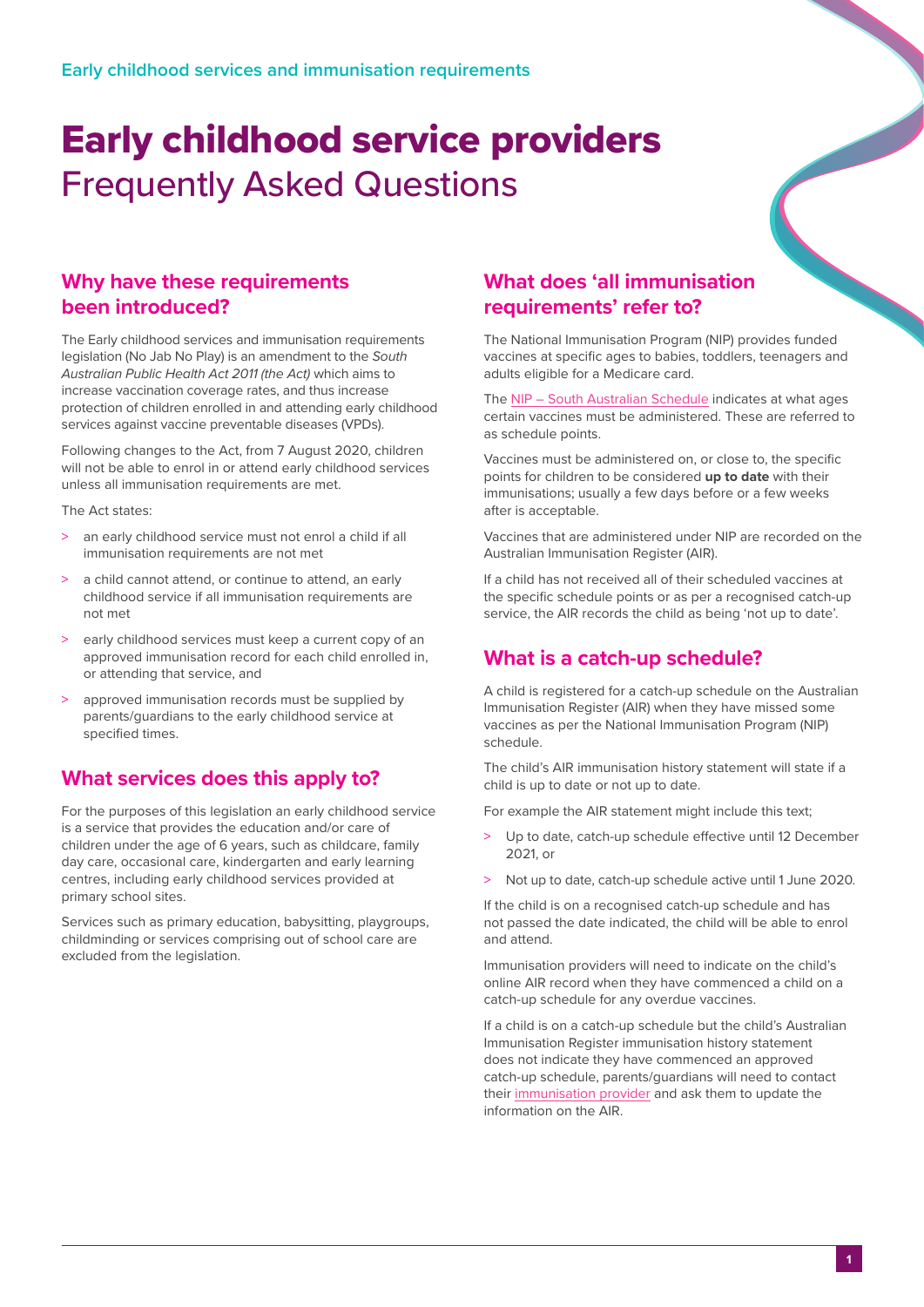#### **What are the approved exemptions from meeting all immunisation requirements?**

There are two processes that enable exemption from meeting all immunisation requirements. They are:

- 1. the Commonwealth Governments legislation, *A New Tax System (Family Assistance) Act 1999*, referred to as *No Jab No Pay*, and
- 2. the South Australian *Public Health Act 2011,* referred to as *No Jab No Play*.

#### **What are the approved**  *No Jab No Pay* **exemptions?**

'No Jab No Pay' legislation approves these exemptions:

- the child has a medical contraindication to a vaccine, such as anaphylaxis
- the child has natural immunity to a particular disease
- > the child is part of an approved vaccine study
- > the vaccine is temporarily unavailable
- > the child is vaccinated overseas\*, or
- > the Secretary (see below) has determined that the child meets the immunisation requirements.

These exemptions are applied through the Commonwealth Medicare system. They are usually applied by the child's medical practitioner and reflected on the child's immunisation history statement.

Parents and guardians will need to speak with their medical practitioner about whether exemptions to being vaccinated are to be considered valid.

\*A child vaccinated overseas will not automatically be granted an exemption; the overseas schedule for which that child was vaccinated will need to meet Australian immunisation schedule requirements. [An immunisation provider](https://www.sahealth.sa.gov.au/wps/wcm/connect/public+content/sa+health+internet/services/primary+and+specialised+services/immunisation+services/immunisation+services) will need to assess if this meets the Australian requirements and enter all doses administered overseas into the Australian Immunisation Register (AIR).

Further information regarding exemptions and the process to apply for exemptions is detailed on the Commonwealth Government's Department of Social Services [Family Assistance](https://guides.dss.gov.au/family-assistance-guide/2/1/3/40)  [Guide, Immunisation - approved exemptions](https://guides.dss.gov.au/family-assistance-guide/2/1/3/40) webpage.

#### **What is a Secretary's exemption?**

#### The *[Family Assistance \(Meeting the Immunisation](https://www.legislation.gov.au/Details/F2017C00671)*

*[Requirements\) Principles 2015](https://www.legislation.gov.au/Details/F2017C00671)* set out the circumstances under which Secretary of the Commonwealth Government's Department of Social Services can determine that an individual has met the immunisation requirements for family assistance payments set out in the A New Tax System (Family Assistance) Act 1999.

Clinical experts have determined that there are a small number of individuals who do not meet the criteria for medical exemptions as set out in the Australian Immunisation Handbook, but for whom the risks of physical harm are greater than the benefits and a process has been developed to be able to apply for an exemption.

As an example, a child with autism might require general anaesthetic to be vaccinated.

An exemption is granted if:

- a. a listed medical practitioner has certified in writing that immunisation of the child would result in an unacceptable risk of physical harm to the child or a person administering a vaccination to the child; and
- b. the Commonwealth Chief Medical Officer has certified in writing that he or she agrees with the listed medical practitioner.

The listed Medical Practitioners in South Australia are specific doctors that provide specialist immunology services and the Women's and Children's Hospital [Specialist Immunisation](https://www.sahealth.sa.gov.au/wps/wcm/connect/public+content/sa+health+internet/clinical+resources/clinical+programs+and+practice+guidelines/immunisation+for+health+professionals/referring+to+the+specialist+immunisation+service)  [Service Clinic.](https://www.sahealth.sa.gov.au/wps/wcm/connect/public+content/sa+health+internet/clinical+resources/clinical+programs+and+practice+guidelines/immunisation+for+health+professionals/referring+to+the+specialist+immunisation+service) A GP referral is required to attend this clinic.

#### **What are the South Australian Chief Public Health Officer exemptions for** *No Jab No Play***?**

In special circumstances, the South Australian Chief Public Health Officer may grant an exemption.

These exemptions may be;

- > in relation to a specified child or a group of children; or
- > in relation to specified early childhood services or early childhood services of a specified group.

These exemptions may be subject to;

- > conditions as the Chief Public Health Officer thinks fit, and
- for a specified period and vary according to the circumstances for which it applies.

To apply for an exemption an exemption application must be completed using the SA Health Chief Public Health Officer Immunisation Exemption Application Form.

An exemption request must be for reasons not listed on the [Commonwealth Government's Department of Social Services](http://)  [Approved Immunisation Exemptions](http://) as applied through the Commonwealth Governments legislation, A New Tax System (Family Assistance) Act 1999.

The application, along with any supporting documentation must be emailed to: [HealthImmunisation@sa.gov.au](mailto:HealthImmunisation%40sa.gov.au?subject=)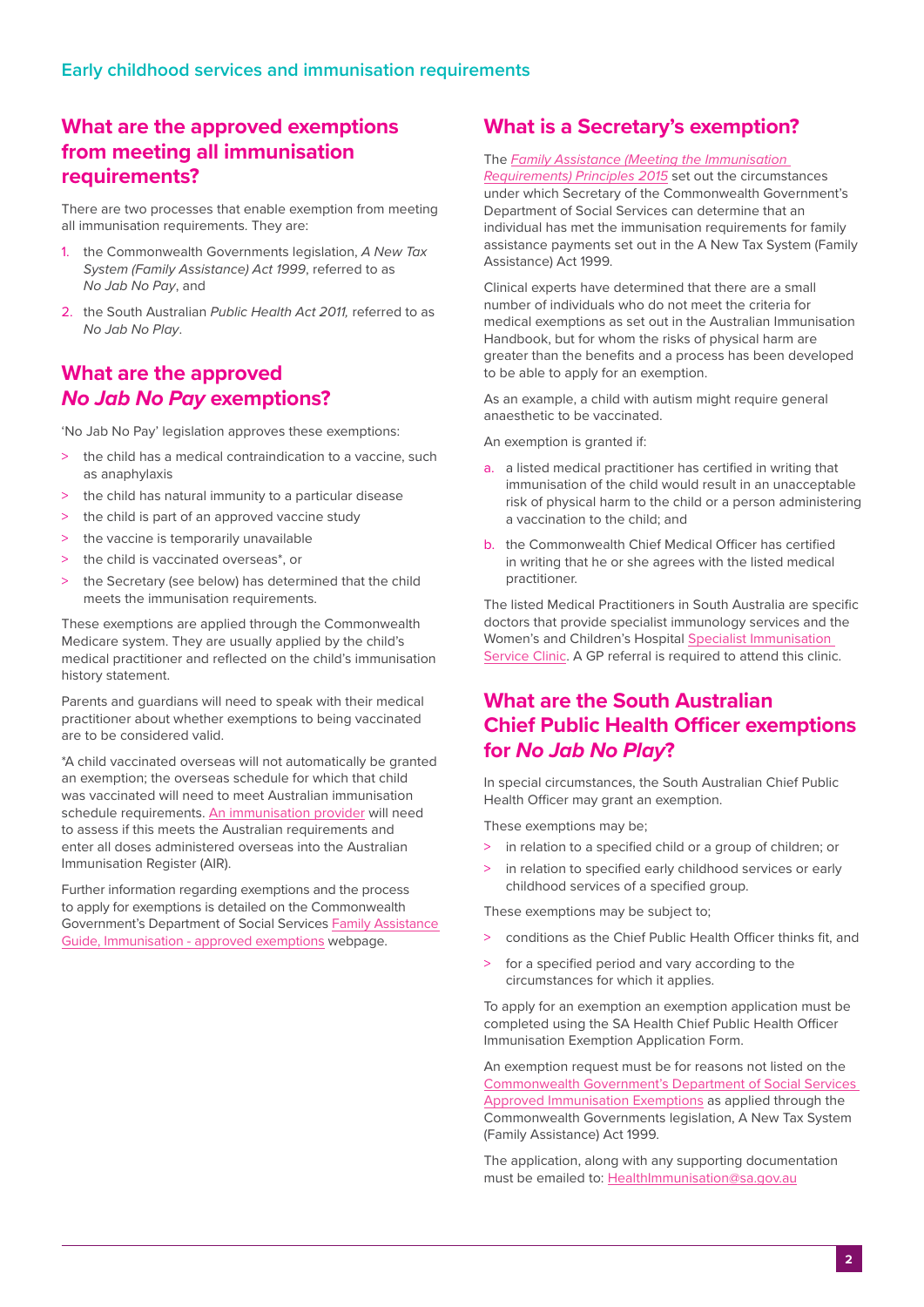#### **Who must supply immunisation records?**

The parent or legal guardian must supply the early childhood service with the approved immunisation records for their child.

#### **When do approved immunisation records need to be provided?**

The early childhood service must request that the parent or legal guardian of a child who is enrolled in or attends early childhood services, provide the service with approved current immunisation records at the below times:

- > at the time of enrolment for the provision of the service
- > after the child turns 7 months of age but before the child turns 9 months of age
- > after the child turns 13 months of age but before the child turns 15 months of age
- after the child turns 19 months of age but before the child turns 21 months of age
- after the child turns 4 years and 2 months of age but before child turns 4 years 8 months of age.

Records must be provided at these times to show the child is up to date with all immunisations and the immunisations have been provided at the correct schedule points.

If a child enrols in or attends a service in between these specified times, then the record must be extracted no greater than one month before enrolment or attendance.

#### **What are 'approved immunisation records'?**

For most children, an approved immunisation record will be an 'immunisation history statement', which is downloaded from the Australian Immunisation Register (AIR).

The immunisation history statement is an official record of immunisations given to a child, and it will also indicate if a child has any approved exemptions.

The immunisation history statement will show:

- > the child's name
- > date of birth
- the date the statement was downloaded, and
- > immunisation status.

The immunisation status will read one of 3 things:

- 1. Up to date
- 2. Not up to date
- 3. Up to date Catch-up schedule effective until…. (an end date will be supplied).

Refer to the resource *AIR Immunisation History Statement Examples* for further information.

Children that are not up to date must be excluded under the Act.

In very rare circumstances, a certificate from the Chief Public Health Officer or a document approved by the Chief Public Health Officer may be accepted.

A letter from a GP, overseas immunisation record, or the South Australian Child Health and Development Record (the "Blue Book") are not considered approved immunisation records.

#### **How do I check if an immunisation record, exemption notice or certificate is current?**

An immunisation record provided to the early childhood service must:

- a. at the time of enrolment, be downloaded no earlier than one month prior to enrolment; and
- b. be downloaded within the specified age ranges (for example after the child turns 7 months of age but before the child turns 9 months of age); and
- c. in the case of a document approved by the Chief Public Health Officer, or a certificate in writing issued by the Chief Public Health Officer, be provided within the validity period of that document or certificate.

If a child is attending the service for the first time and is aged outside of the specified times when records must be provided, the record should be downloaded no earlier than one month prior to enrolment in or attendance at the service, and the record must indicate the child's vaccinations are up to date for their age.

#### **Do early childhood services need to interpret the immunisation records or the National Immunisation Program Childhood Schedule?**

No. Early childhood services will not be required to know or interpret the National Immunisation Program childhood schedule, or provide medical or immunisation advice to parents/guardians. Parents should be directed to their [immunisation provider](https://www.sahealth.sa.gov.au/wps/wcm/connect/public+content/sa+health+internet/services/primary+and+specialised+services/immunisation+services/immunisation+services) for any assistance.

#### **How do parents or legal guardians get an immunisation history statement?**

Immunisation history statements can be accessed by:

- > [Medicare online account through myGov](https://www.servicesaustralia.gov.au/individuals/services/medicare/medicare-online-accounts)
- **[Express Plus Medicare mobile app](https://www.servicesaustralia.gov.au/individuals/services/medicare/express-plus-medicare-mobile-app) (through an existing** MyGov account)
- > Contacting the Australian Immunisation Register general enquiries line on **1800 653 809** and requesting a statement be mailed out.

The [How do I get an Immunisation history? – Guide](https://www.sahealth.sa.gov.au/wps/wcm/connect/4553b4be-fc21-408a-8d83-1da50ecafdae/19160.4+EarlyChildhood-HowTo-web+V2.pdf?MOD=AJPERES&CACHEID=ROOTWORKSPACE-4553b4be-fc21-408a-8d83-1da50ecafdae-n5jh-s5) outlines the process.